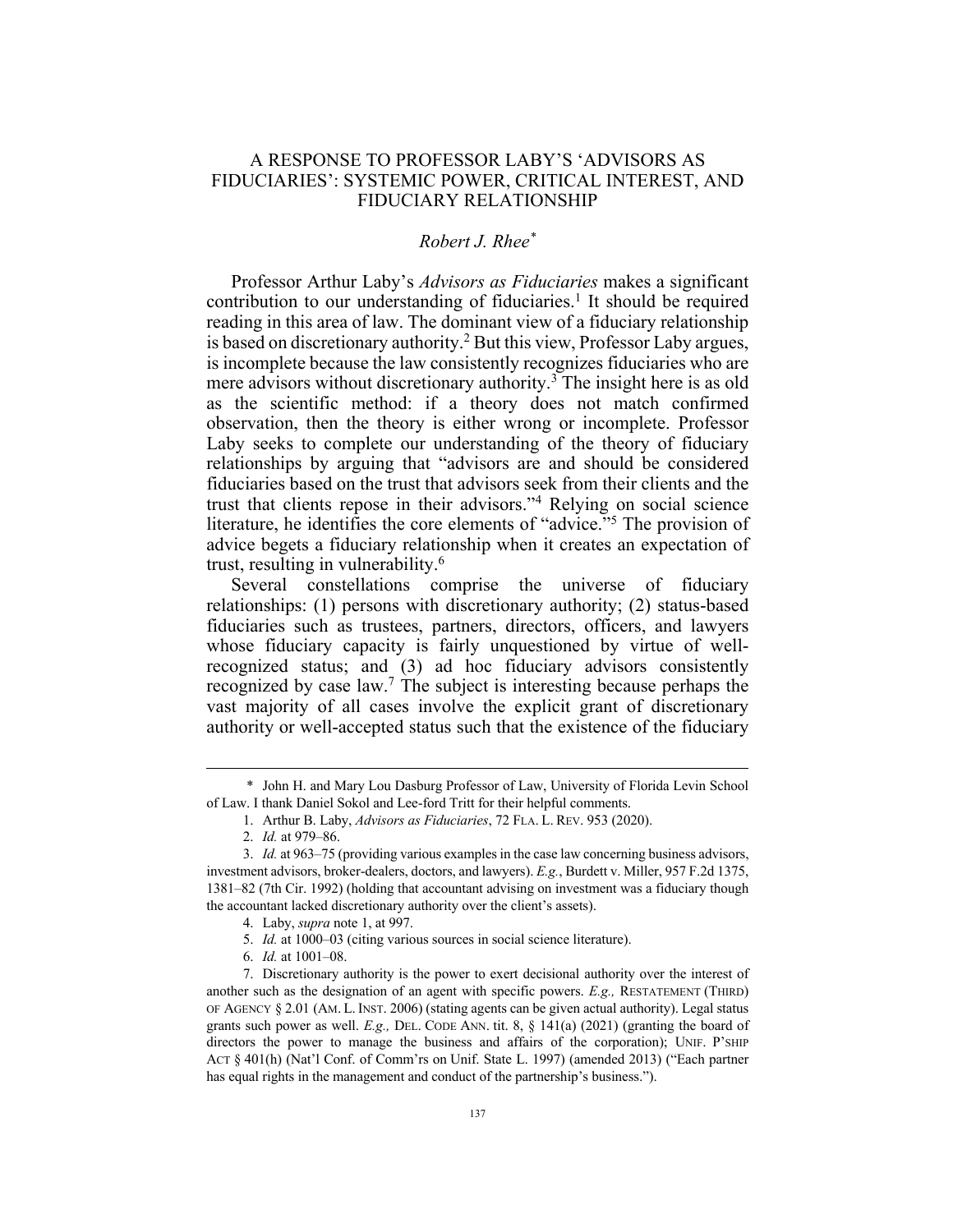relationship is clear and uncontested. If so, the remaining small fraction of cases dealing with ad hoc, fact-based rulings, where the fiduciary status is uncertain, may reveal the essential elements of a fiduciary relationship generally. Some commentators may have unnecessarily narrowed the concept of power to just a legal form. This conceptualization, I suspect, is driven by a hypothesis that fits most observations where fiduciary relationships are based on explicit grants of authority in contract or law. But case law exists that does not comfortably fit the hypothesis.<sup>8</sup> Professor Laby's concept focuses on the importance of advice, trust, and vulnerability.<sup>9</sup> This focus seems right, and his idea better explains the entire universe of fiduciary relationships. His analysis provides a better understanding of the full spectrum of fiduciary relationships.

This Response reformulates Professor Laby's insights with a focus on some additional considerations that should be in the analytical mix. With the edification of Professor Laby's analysis, this Response proposes that a person is a fiduciary when systemic power is exerted on a critical interest of another person. This concept accommodates both the discretionary authority view and Professor Laby's insight of advisors as fiduciaries even when such discretionary authority is lacking. Common elements exist in all fiduciary relationships. They are systemic power and critical interest.

Formal authority and legal status, granting discretionary authority, are not the only sources of power that are a condition to recognizing a fiduciary relationship. They are simply the clearest, strongest forms. Power in these situations derives from clear authority of some sort.<sup>10</sup> In this form, anyone with the capacity to undertake the duty can be a fiduciary, including family, friends, lawyers, accountants, or otherwise strangers. But power comes in other forms as well. Knowledge is power, either knowledge of a specialized field or information asymmetry.<sup>11</sup>

<sup>8.</sup> *See Burdett*, 957 F.2d at 1381 ("But fiduciary duties are sometimes imposed on an ad hoc basis.").

<sup>9.</sup> Laby, *supra* note 1, at 999.

<sup>10.</sup> *E.g.*, Varity Corp. v. Howe, 516 U.S. 489, 504 (1996) ("[T]he primary function of the fiduciary duty is to constrain the exercise of discretionary powers which are controlled by no other specific duty imposed by the trust instrument or the legal regime."). *See* Ernest J. Weinrib, *The Fiduciary Obligation*, 25 U. TORONTO L.J. 1, 4 (1975) ("First, the fiduciary must have scope for the exercise of discretion, and, second, this discretion must be capable of affecting the legal position of the principal."); Tamar Frankel, *Fiduciary Law*, 71 CALIF. L. REV. 795, 809 n.47 (1983) ("The term 'power' here means an ability to make changes that affect the entrustor.").

<sup>11.</sup> *See e.g.*, *Burdett*, 957 F.2d at 1381 (quoting Amendola v. Bayer, 907 F.2d 760, 763 (7th Cir. 1990)) ("We have emphasized knowledge and expertise but we do not mean to suggest that every expert is automatically a fiduciary. That is not the law in Illinois or anywhere else. A fiduciary relation arises only if 'one person has reposed trust and confidence in another who thereby gains influence and superiority over the other.'").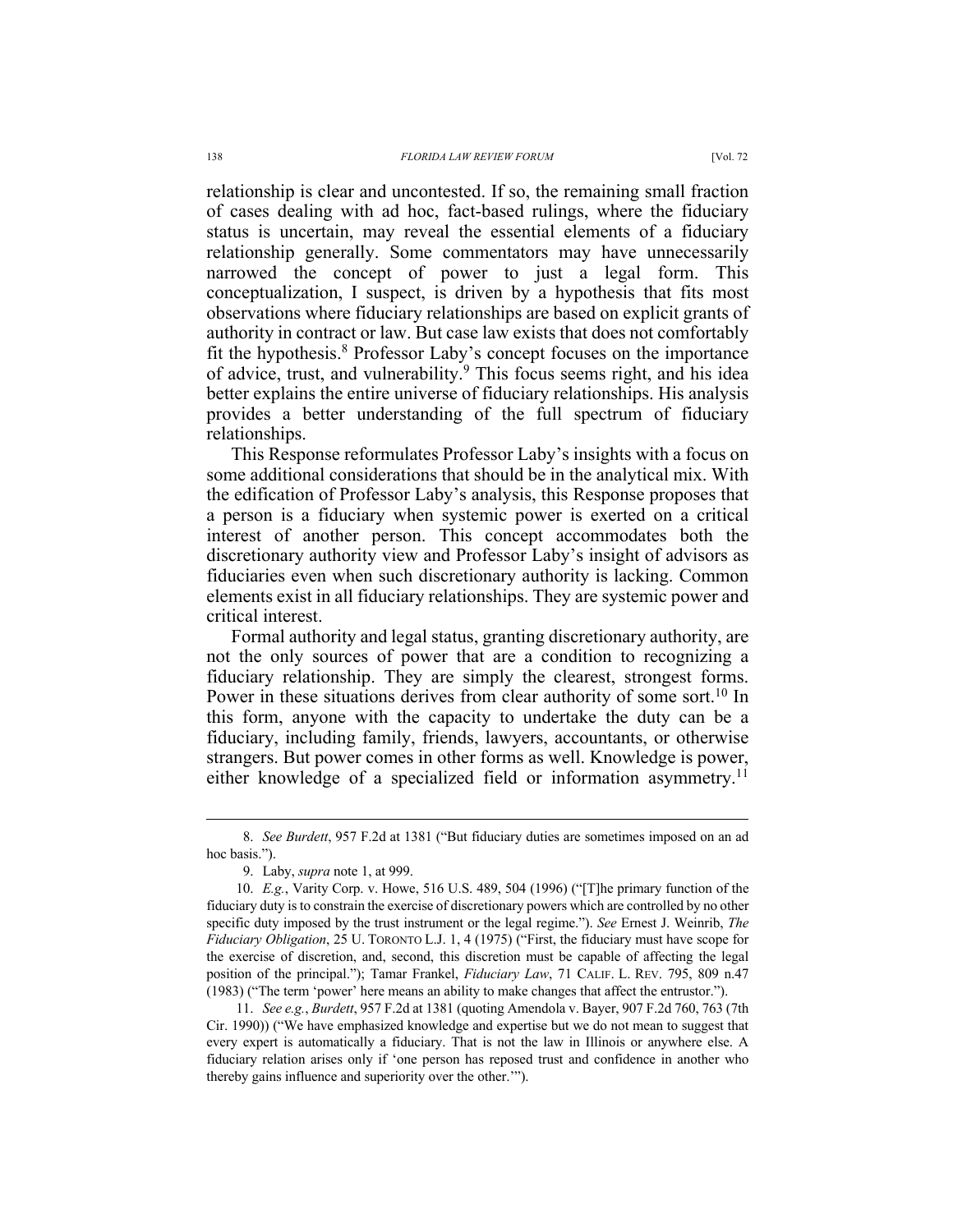When advice is sought, there is trust, explaining the existence of vulnerability; when advice is needed, there is a disparity in knowledge, explaining the need for consultation. <sup>12</sup> Power is any trait of coercive influence, coercive in the sense of felt compulsion by the other. It can arise from any relationship when there is vulnerability.<sup>13</sup> Trust, vulnerability, and unequal standing in hierarchy or knowledge can enable a power structure in a relationship. In this form as well, anyone can potentially be a fiduciary. Thus, the first condition of a fiduciary relationship is the existence of power, often but not always in an authority-based form, that can be exerted against another.

"Power" in the general sense of the word often connotes a hierarchy. It is seen in all facets of society: *e.g.*, supervisor-subordinate, advisoradvisee, coach-player, parent-child, priest-parishioner, common carriercustomer, customer-business, business-supplier, teacher-student, tenured professor-untenured professor, etc. But a hierarchy is not a necessary condition of a structural power relationship. For example, advice can be freely discarded without consequence because a hierarchy may not exist between advisor and advisee; yet such advice can be coercive nevertheless. How should one sort these relationships to determine in a fact-based process whether a fiduciary relationship exists? Is there a common analytical framework that explains the full universe of fiduciary relationships? Unless constrained, the concept of power as an observation of any unique structure of a relationship is an unworkable, elastic concept. The only constraint on the expansion of fiduciary relationships would be an unmoored, ad hoc decision making by courts.

Fiduciary relationships are said to be "special," suggesting that they should not be commonplace.<sup>14</sup> Nor would one want courts to liberally recognize fiduciary relationships in a wide range of ordinary dealings in the personal and market spheres in light of the onerous burden of duty, high standard of conduct, and litigation of all matters of private dealings involving trust, vulnerability, and advice. With respect to fiduciary relationships arising from the grant of authority per contract or law, we are not concerned with potentially unlimited expansion because the grant of authority per contract or law, or lack thereof, is the limiting factor. But what limits the recognition of a fiduciary relationship whenever the fact of a power structure exists?

Professor Laby must answer the question of line-drawing. Relatively

<sup>12.</sup> *See* Laby, *supra* note 1, at 1002.

<sup>13.</sup> *See* Laby, *supra* note 1, at 1006–08.

<sup>14.</sup> *See*, *e.g.*, Scheffler v. Adams & Reese, LLP, 950 So.2d 641, 648 (La. 2007) (describing a fiduciary relationship as a "special relationship of confidence or trust imposed by one in another who undertakes to act primarily for the benefit of the principal in a particular endeavor"); Brawn v. Oral Surgery Assocs., 819 A.2d 1014, 1026 (Me. 2003) (describing fiduciary relationship as a "special relationship").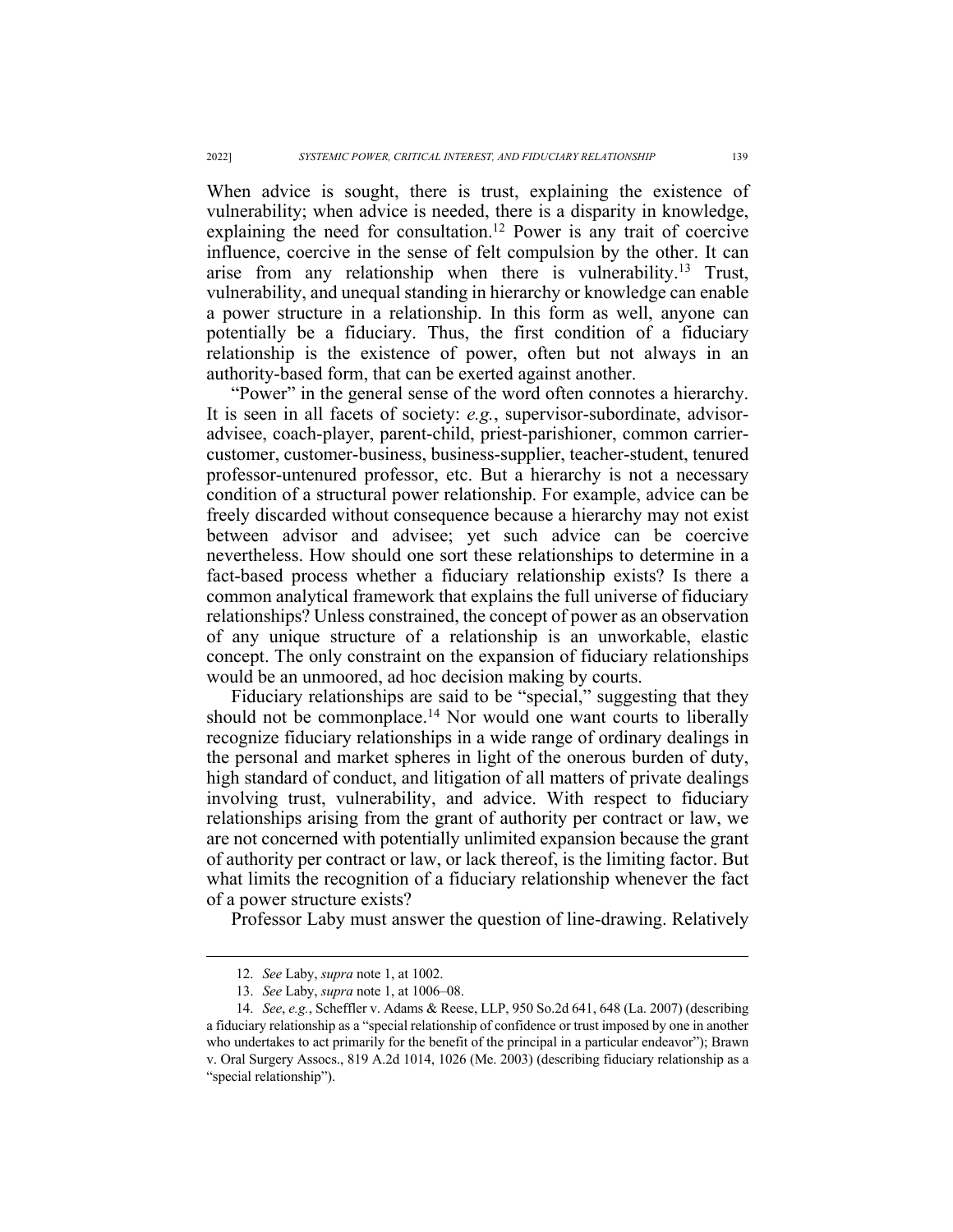few are fiduciaries, but in life we all give advice and exert influence ("power" in a general sense) per advice, trust, vulnerability, or hierarchy. "[W]hy is it that an automobile mechanic, who appears to provide diagnostic advice before making repairs, is not considered a fiduciary?"15 Professor Laby answers this question with a three-factor test: "(1) how an advisor holds herself out; (2) an advisor's primary social, economic, or professional role; and (3) whether and how an advisor is compensated."<sup>16</sup> I am not entirely convinced that an advisor-centric analysis should wholly determine when "advice" gives rise to a fiduciary relationship. Consider this hypothetical: a famous "psychic to the stars" has a lucrative, exclusive "consultatory practice" in Beverly Hills, and the advice she gives a vulnerable actor is truly awful with tragic consequences on his wealth and personal life. Intuitively, it seems wrong to characterize this relationship as fiduciary even though the advice may be given in the context of high trust, asserted high specialty, high vulnerability, and high stakes.<sup>17</sup> An analytical framework must support the intuition that some relationships based on trust, vulnerability (or gullibility), and advice should not nevertheless beget a fiduciary relationship.

Certain predictable situations give rise to a systemic structure of a power relation, but most relations do not fall into this category. Commercial dealings between counterparties do not give rise to a fiduciary relationship.<sup>18</sup> Neither party has power over the other.<sup>19</sup> There may always be "power" in some general sense of that word, *e.g.*, "market power" or "bargaining power," but this is not the type of systemic power relation upon which, as a matter of policy, the law should impose a fiduciary relationship. Counterparties are said to deal at arm's length.<sup>20</sup> They are generally presumed to be of equal knowledge and vulnerability or to have the ability to achieve equal footing through negotiation, due diligence, and market mechanisms.<sup>21</sup> With respect to trust, counterparties understand that market ethics may cabin bad behavior, but maybe not, and thus they must be on guard. If extreme wrongdoing precludes this

<sup>15.</sup> Laby *supra* note 1, at 958.

<sup>16.</sup> *Id.* at 1015.

<sup>17.</sup> Under Professor Laby's standard, the most likely disqualifier of a fiduciary relationship in this example is that a psychic is not a "professional." Most rational persons would consider psychics to be charlatans. But his standard provides substantial flexibility to create some uncertainty.

<sup>18.</sup> John F. Mariani et al., *Understanding Fiduciary Duty*, 84 FLA. B.J. 21, 30 (2010).

<sup>19.</sup> Gregory S. Alexander, *Cognitive Theory of Fiduciary Relationships*, 85 CORNELL L. REV. 767, 775 (1999).

<sup>20.</sup> *See* Jason W. Rigby, Note, *Financial Advisor Aiding and Abetting of a Breach of a Fiduciary Duty Post Rural Metro: Clarifying "Knowing Participation"*, 41 DEL.J. CORP. L. 545, 557 (2017) (discussing arms-length counterparties).

<sup>21.</sup> *See* Gregory S. Alexander, *Cognitive Theory of Fiduciary Relationships*, 85 CORNELL L. REV. 767, 775 (1999).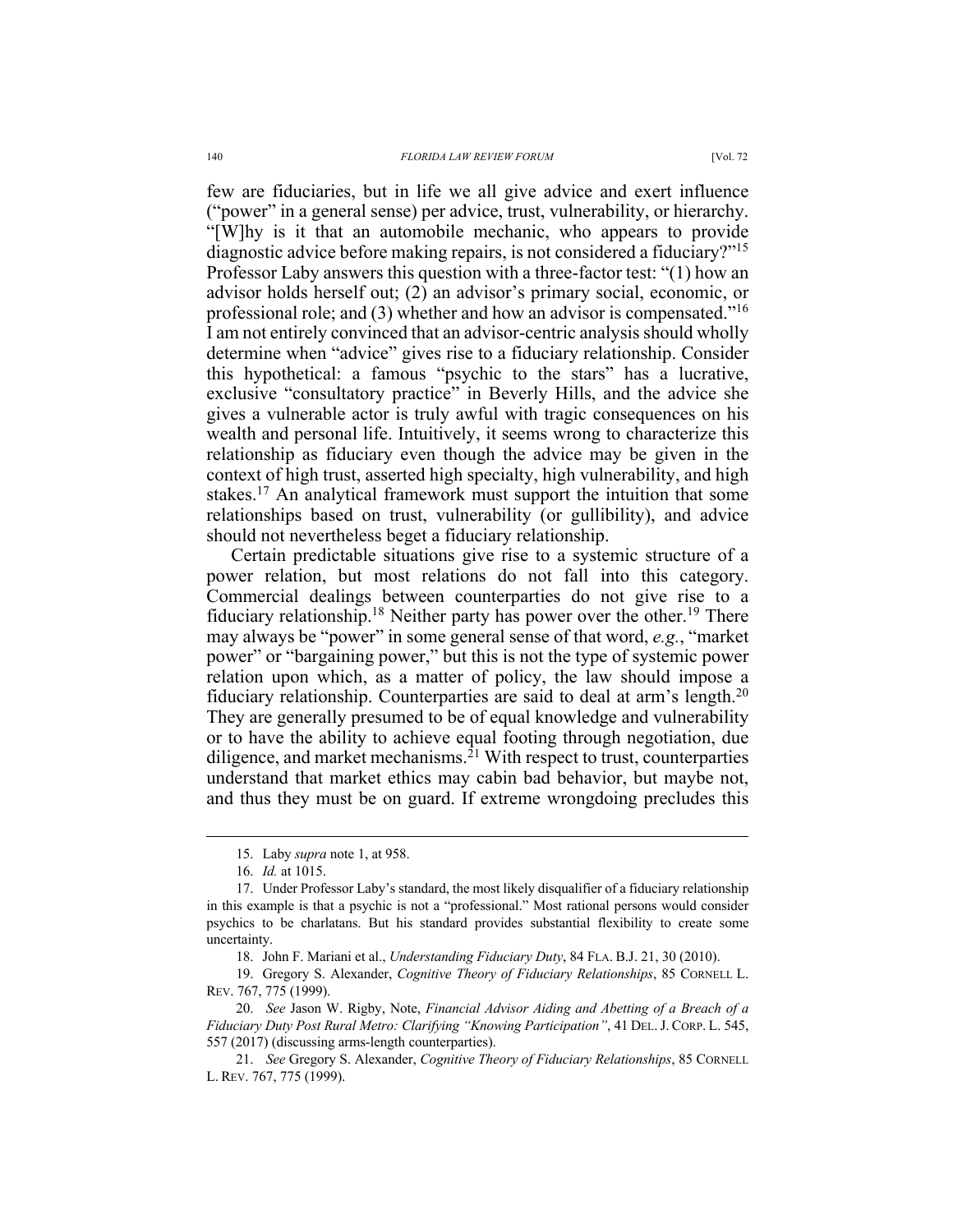potential for equal footing, the law may provide a remedy, such as an action for fraud.<sup>22</sup> Otherwise, the law presumes that market mechanisms such as price signals, reputation capital, and market intermediaries are adequate to mediate such relationships and transactions in the aggregate without the law's protection through a fiduciary relationship. One can easily see how the injection of law into these private affairs would distort behavior and impose significant costs for which the net benefit may not be so apparent.

These same general considerations explain why consultation on personal matters between friends or family, though obviously very important to the consultee, do not give rise to a fiduciary relationship.<sup>23</sup> Such persons stand at shoulder's length.<sup>24</sup> Presumed equal footing means that there are ready mechanisms to correct bad conduct or advice, such as reprobation, reputation, denial, and relationship severance. Here, again, the injection of law into these private affairs would be ill-advised. Sometimes, however, the assumption of equal footing and alternative mechanisms is questionable. For example, such assumptions may not be present in relationships containing structural vulnerabilities, such as those involving children or incapable persons. Law and policy must draw lines in such categories or circumstances.

A fiduciary relationship should not arise from giving advice in the contexts of commercial transactions, personal relationships, and most other kinds of social interactions even when (1) the advice is given by a trusted person, (2) a power relation, generally speaking, exists, and (3) the matter is subjectively important. In most instances when power is exerted, such power relation is unique to the circumstance and does not exist in a systemic, structural, predictable way. The presumption of equal footing and a reliance on other mechanisms to correct bad behavior or outcomes suffice without the law's interference into private affairs.

For power to be enabling, *i.e.*, to create a fiduciary relationship, it must be systemic. Systemic power means that the structure of a relationship as a class or category produces a consistent, predictable structure of power relation such that one cannot assume equal footing and arm's length dealing.<sup>25</sup> There are two facets of enabling power that limit its potential to expand the scope of fiduciary relationships into ordinary dealings. The first constraint is the quality of advisors. Professor Laby is correct that

<sup>22.</sup> *See generally* Mackenzie Dooner et al., *Securities Fraud*, 58 AM. CRIM. L. REV. 1431 (2021) (discussing key securities fraud provisions as a means of eliminating abuses in the marketplace).

<sup>23.</sup> *But see* Laby *supra* note 1 at 958 (suggesting that friends could be fiduciaries) (citing Ethan J. Leib, *Friends as Fiduciaries*, 86 WASH. U.L. REV. 665, 707–14 (2009)).

<sup>24.</sup> Gregory S. Alexander, *Cognitive Theory of Fiduciary Relationships*, 85 CORNELL L. REV. 767, 774 (1999).

<sup>25.</sup> *See id.* at 775.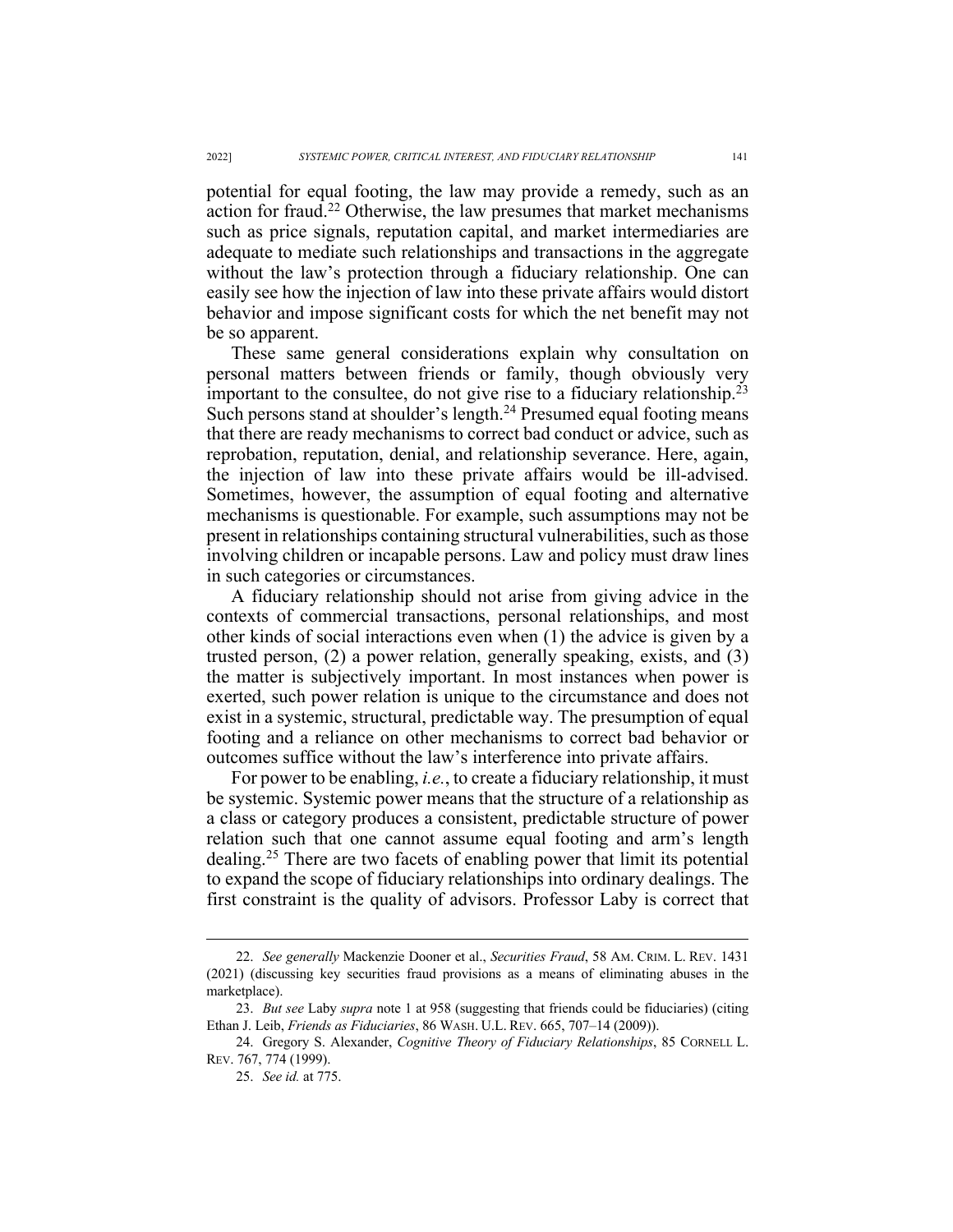some qualities of the advisor limit when advice creates a fiduciary relationship. Most advisors found to be ad hoc, fact-based fiduciaries have special training or knowledge that is beyond ordinary knowledge and experience.<sup>26</sup> Special knowledge or training is systemic and structural in the sense that an obligee may need it, its application creates a structural form of trust and vulnerability, and monitoring through diligence or intermediaries to achieve equal footing is difficult. Special knowledge or training explains a class or category of advisers who have consistently been found to be fiduciaries, whether or not they have discretionary authority or status, including business advisors, lawyers, doctors, and accountants.

Again, power over another does not itself create a fiduciary relationship. A person may have power because the other is vulnerable, but there may be no fiduciary relationship, as seen with supervisors and subordinates, market counterparties, team captains and players, and sad adult personal relationships. Nor should trust or vulnerability beget a fiduciary relationship. There is a second constraint on the concept of power that limits the scope of a fiduciary relationship. Systemic power must be exerted on a critical interest.

Power and critical interest are not independent, but are linked. Power may not only derive from authority, hierarchy, trust, or vulnerability, but also from the existence of a critical interest. I say "critical" to suggest that the interest must be distinct from mere subjective importance. "Critical" could just as easily be a "protected" or "fundamental" interest, though these terms may cause confusion through their link to constitutional law. The law recognizes a critical interest as a class of interest that requires the protection of a fiduciary relationship.<sup>27</sup> Personal matters including financial issues, which may be honored or betrayed by another, are not critical interests. A spouse's trusted advice on matters of finance and wealth does not beget a fiduciary relationship despite a betrayal of trust and devastating financial consequences. Commercial dealings, which may be friendly or hostile between counterparties, are not critical interests. A business associate's foolish recommendation to acquire an asset does not beget fiduciary relationship. Trust, vulnerability, and importance of an interest—despite these elements being commonly identified in case law—are not enough.

Judgment calls must be made on the critical nature of the interest. Observations derive the rule. When money and wealth are handled in a systemic power relation, they are critical interests. As a matter of observation, society has drawn this line clearly and it needs little defense. This explains why fiduciaries include trustees, directors, officers,

<sup>26.</sup> *See* Laby, *supra* note 1 at 960, 1003.

<sup>27.</sup> D. Gordon Smith, *The Critical Resource Theory of Fiduciary Duty*, 55 VAND. L. REV. 1399, 1407 (2002).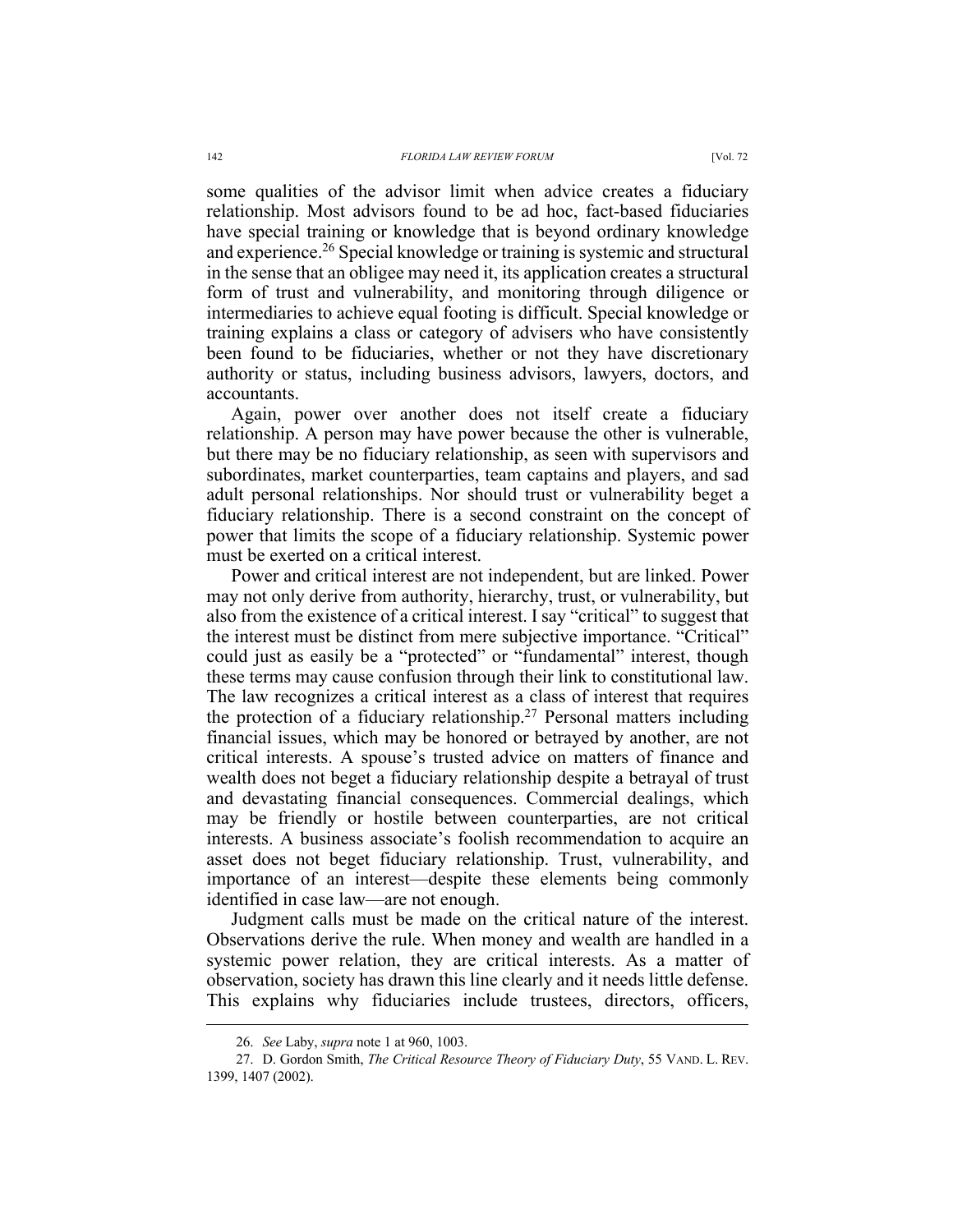partners, lawyers, bankers, investment advisors, and business advisors.<sup>28</sup> Few would contest these fiduciary designations as they are well established. There are other forms of critical interest, such as physical or mental well-being in the context of a formal stewardship setting and rights-based interests, which explain the imposition of fiduciary duty on doctors, lawyers, guardians, and parents.<sup>29</sup> With respect to these interests, the law has recognized them as subjects of protection under the fiduciary concept.

All fiduciary relationships, then, share common elements. A fiduciary relationship exists when systemic power is exerted over a critical interest. Enabling power is more than the simplest, clearest form of discretionary authority or legal status. Although advice, trust, vulnerability, hierarchy, knowledge, or information asymmetry—individually or collectively can create a unique power relation, they are not enough to recognize a fiduciary relationship. Private affairs, in personal lives or business, can be a toxic brew of abuse, opportunism, and betrayal of confidence; our dealings in life can be imperfect, and those we deal with can disappoint. For the law to impose a fiduciary relationship and its special duties, systemic power must be applied to a critical interest. This determination distinguishes when trust, importance, and vulnerability would give rise to a fiduciary relationship and enabling power exists, and when coercive influence and vulnerability are simply facts of social and market reality.

In conclusion, Professor Laby's *Advisors as Fiduciaries* is a significant contribution to the literature on fiduciary relationship. All would learn from it. His attempt to explain a small but important segment of fiduciary relationships will be useful to practitioners, courts, and academics. Understanding that small segment may hold the key to a general theory of fiduciary relationship because courts find a duty based on facts and not simply grant of authority per contract or law. I agree with much of his analysis, particularly on the importance of advice, trust, and

<sup>28.</sup> *See, e.g.*, Smith v. Van Gorkom, 488 A.2d 858, 872 (Del. 1985) ("In carrying out their managerial roles, directors are charged with an unyielding fiduciary duty to the corporation and its shareholders."); Guth v. Loft, Inc., 5 A.2d 503, 510 (Del. 1939) ("A public policy, existing through the years, and derived from a profound knowledge of human characteristics and motives, has established a rule that demands of a corporate officer or director . . . the most scrupulous observance of his duty, not only affirmatively to protect the interests of the corporation . . . , but also to refrain from doing anything that would work injury to the corporation, or to deprive it of profit or advantage which his skill and ability might properly bring to it . . . .").

<sup>29.</sup> *E.g.*, Hahn v. Mirda, 54 Cal. Rptr. 3d 527, 532 (Ct. App. 2007) (recognizing the doctorpatient fiduciary relationship); Johnson v. Cofer, 113 S.W.2d 963, 965 (Tex. App. 1938) (recognizing the attorney-client fiduciary relationship); Burdett v. Miller, 957 F.2d 1375, 1381 (7th Cir. 1992) (recognizing the guardian-ward fiduciary relationship); *see* Laby, *supra* note 1, at 958 (citing Elizabeth S. Scott & Robert E. Scott, *Parents as Fiduciaries*, 81 VA. L. REV. 2401, 2430–31 (1995)) (recognizing the parent-child fiduciary relationship); *see generally* Lionel Smith, *Parenthood is a Fiduciary Relationship*, 70 U. TORONTO L.J. 395 (2020).